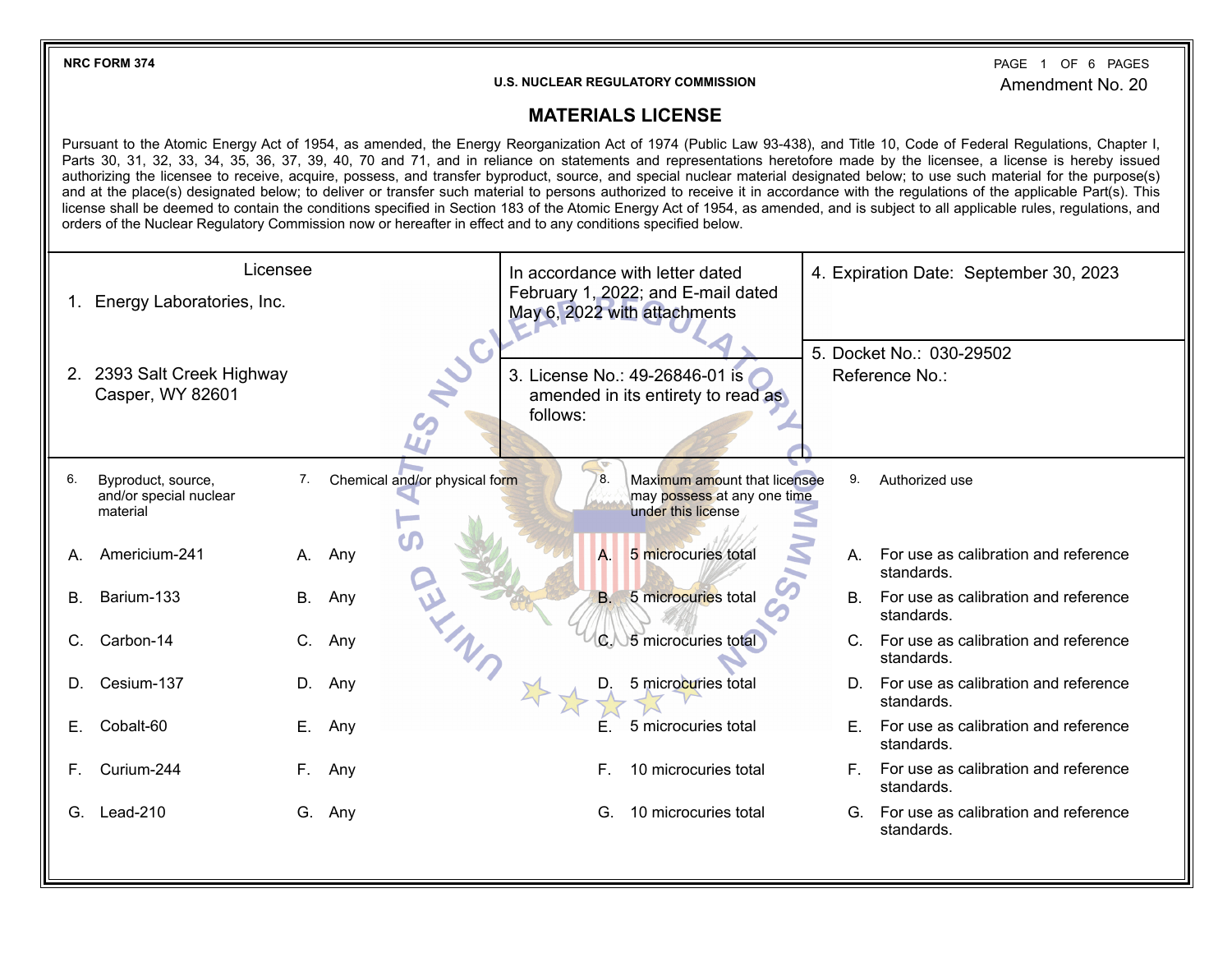| NRC FORM 374A<br><b>U.S. NUCLEAR REGULATORY COMMISSION</b><br>PAGE 2 OF 6 PAGES |                                                          |    |                          |                               |                                       |                      |                                                             |             |                                                       |
|---------------------------------------------------------------------------------|----------------------------------------------------------|----|--------------------------|-------------------------------|---------------------------------------|----------------------|-------------------------------------------------------------|-------------|-------------------------------------------------------|
| <b>MATERIALS LICENSE</b>                                                        |                                                          |    | License No.: 49-26846-01 |                               | Docket or Reference No.:<br>030-29502 |                      |                                                             |             |                                                       |
|                                                                                 | <b>SUPPLEMENTARY SHEET</b>                               |    |                          | Amendment No. 20              |                                       |                      |                                                             |             |                                                       |
| 6.                                                                              | Byproduct, source,<br>and/or special nuclear<br>material | 7. |                          | Chemical and/or physical form | 8.                                    | under this license   | Maximum amount that licensee<br>may possess at any one time | 9.          | Authorized use                                        |
| Н.                                                                              | Polonium-208                                             | H. | Any                      | JOLEAR                        | Н.                                    | 5 microcuries total  |                                                             | H. .        | For use as calibration and reference<br>standards.    |
|                                                                                 | Polonium-209                                             |    | Any                      |                               |                                       | 10 microcuries total |                                                             |             | For use as calibration and reference<br>standards.    |
| J.                                                                              | Radium-226                                               | J. | Any                      |                               |                                       | 1 millicurie total   |                                                             | J.          | For use as calibration and reference<br>standards.    |
| K.                                                                              | Radium-228                                               | Κ. | Any                      |                               | K.                                    | 5 microcuries total  |                                                             | K.          | For use as calibration and reference<br>standards.    |
|                                                                                 | Strontium-90                                             |    | Any                      |                               |                                       | 5 microcuries total  | $\leq$                                                      |             | For use as calibration and reference<br>standards.    |
| М.                                                                              | Technetium-99                                            | М. | Any                      |                               | M.                                    | 5 microcuries total  |                                                             | М.          | For use as calibration and reference<br>standards.    |
| N.                                                                              | Thorium-229                                              |    | N. Any                   |                               | N.                                    | 5 microcuries total  |                                                             |             | N. For use as calibration and reference<br>standards. |
| O.                                                                              | Thorium-230                                              | O. | Any                      |                               | O.                                    | 5 microcuries total  |                                                             |             | O. For use as calibration and reference<br>standards. |
| $P_{\cdot}$                                                                     | Uranium-232                                              | P. | Any                      |                               | Р.                                    | 5 microcuries total  |                                                             | $P_{\perp}$ | For use as calibration and reference<br>standards.    |
| Q.                                                                              | Uranium-234                                              | Q. | Any                      |                               |                                       | 10 microcuries total |                                                             |             | Q. For use as calibration and reference<br>standards. |
| R.                                                                              | Uranium-238                                              | R. | Any                      |                               | R.                                    | 10 microcuries total |                                                             | $R_{\cdot}$ | For use as calibration and reference<br>standards.    |
| S.                                                                              | Cadmium-109                                              |    | S. Any                   |                               | S.                                    | 1 microcurie total   |                                                             |             | S. For use as calibration and reference<br>standards. |
| Ι.                                                                              | Chromium-51                                              |    | T. Any                   |                               | Т.                                    | 1 microcurie total   |                                                             |             | T. For use as calibration and reference<br>standards. |
| U.                                                                              | Strontium-85                                             |    | U. Any                   |                               | U.                                    | 1 microcurie total   |                                                             |             | U. For use as calibration and reference<br>standards. |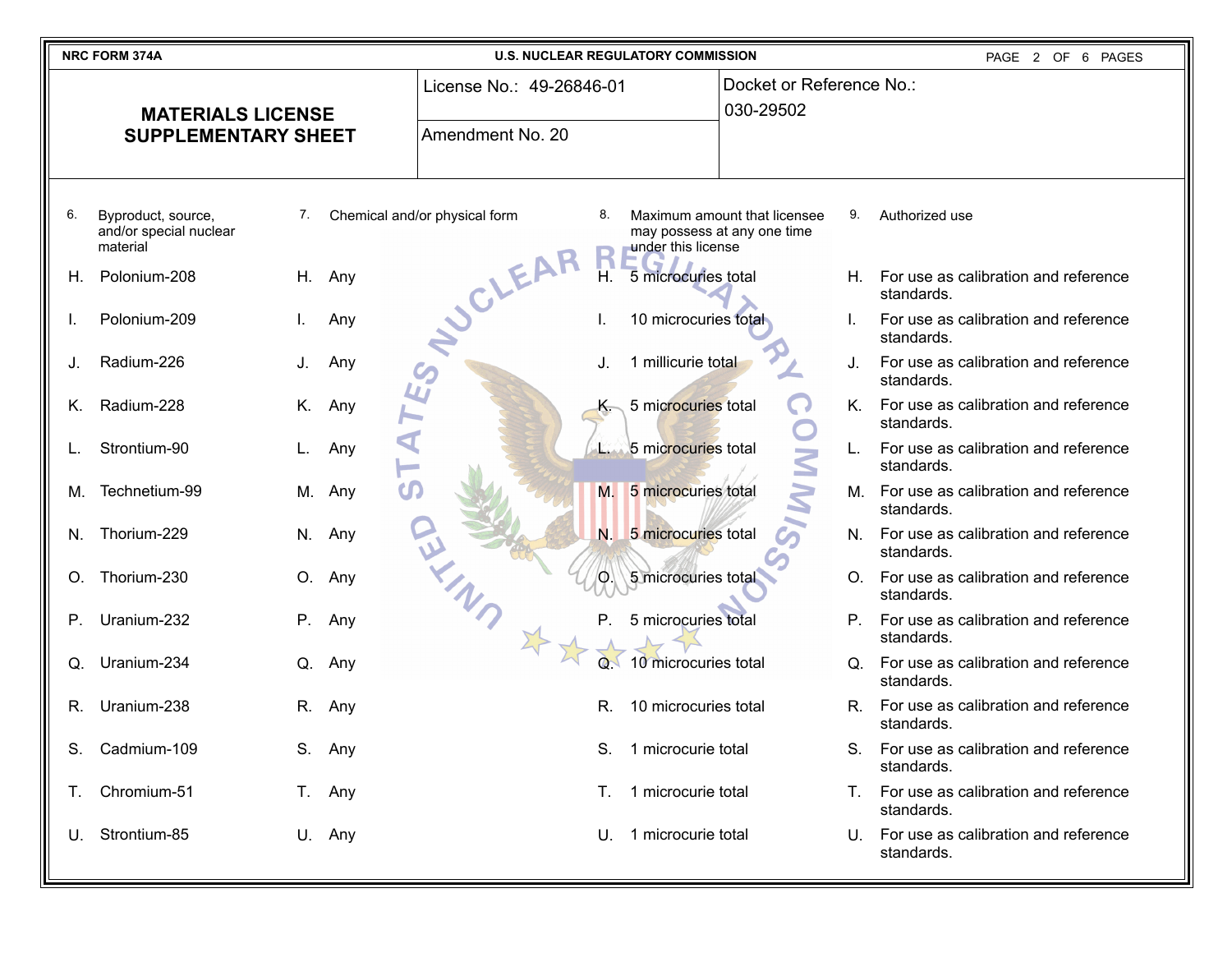| NRC FORM 374A                                                  | <b>U.S. NUCLEAR REGULATORY COMMISSION</b> | PAGE 3 OF 6 PAGES                        |                                                                                   |                                       |                                                                                                                        |
|----------------------------------------------------------------|-------------------------------------------|------------------------------------------|-----------------------------------------------------------------------------------|---------------------------------------|------------------------------------------------------------------------------------------------------------------------|
| <b>MATERIALS LICENSE</b>                                       |                                           | License No.: 49-26846-01                 |                                                                                   | Docket or Reference No.:<br>030-29502 |                                                                                                                        |
| <b>SUPPLEMENTARY SHEET</b>                                     |                                           | Amendment No. 20                         |                                                                                   |                                       |                                                                                                                        |
| 6.<br>Byproduct, source,<br>and/or special nuclear<br>material | 7.                                        | Chemical and/or physical form<br>8.<br>R | Maximum amount that licensee<br>may possess at any one time<br>under this license | 9.                                    | Authorized use                                                                                                         |
| Strontium-89<br>V.                                             | Any<br>V.                                 | SCLEAR<br>V.                             | 1 microcurie total                                                                |                                       | V. For use as calibration and reference<br>standards.                                                                  |
| W. Tellurium-123m                                              | W. Any                                    |                                          | W. 1 microcurie total                                                             |                                       | W. For use as calibration and reference<br>standards.                                                                  |
| Tin-113<br>Χ.                                                  | Any<br>Х.                                 | Х.                                       | 1 microcurie total                                                                | $X_{-}$                               | For use as calibration and reference<br>standards.                                                                     |
| Thorium-228<br>Y.                                              | Any<br>Υ.                                 |                                          | 1 microcurie total                                                                | Y.                                    | For use as calibration and reference<br>standards.                                                                     |
| Yttrium-88<br>Z.                                               | Z.<br>Any                                 |                                          | 1 microcurie total                                                                | $Z_{\rm c}$                           | For use as calibration and reference<br>standards.                                                                     |
| AA. Cobalt-57                                                  | AA. Any                                   |                                          | AA. 1 microcurie total                                                            |                                       | AA. For use as calibration and reference<br>standards. For use in routine analytical<br>analysis for characterization. |
| AB. Cerium-141                                                 | AB. Any                                   |                                          | AB. 10 microcuries total                                                          |                                       | AB. For use in routine analytical analysis<br>for characterization.                                                    |
| AC. Cesium-134                                                 | AC. Any                                   |                                          | AC. 10 microcuries total                                                          |                                       | AC. For use in routine analytical analysis<br>for characterization.                                                    |
| AD. Iodine-131                                                 | AD. Any                                   |                                          | AD. 10 microcuries total                                                          |                                       | AD. For use in routine analytical analysis<br>for characterization.                                                    |
| AE. Niobium-95                                                 | AE. Any                                   |                                          | AE. 10 microcuries total                                                          |                                       | AE. For use in routine analytical analysis<br>for characterization.                                                    |
| AF. Ruthenium-103                                              | AF. Any                                   |                                          | AF. 10 microcuries total                                                          |                                       | AF. For use in routine analytical analysis<br>for characterization.                                                    |
| AG. Ruthenium-106                                              | AG. Any                                   |                                          | AG. 10 microcuries total                                                          |                                       | AG. For use in routine analytical analysis<br>for characterization.                                                    |
| AH. Antimony-125                                               | AH. Any                                   |                                          | AH. 10 microcuries total                                                          |                                       | AH. For use in routine analytical analysis<br>for characterization.                                                    |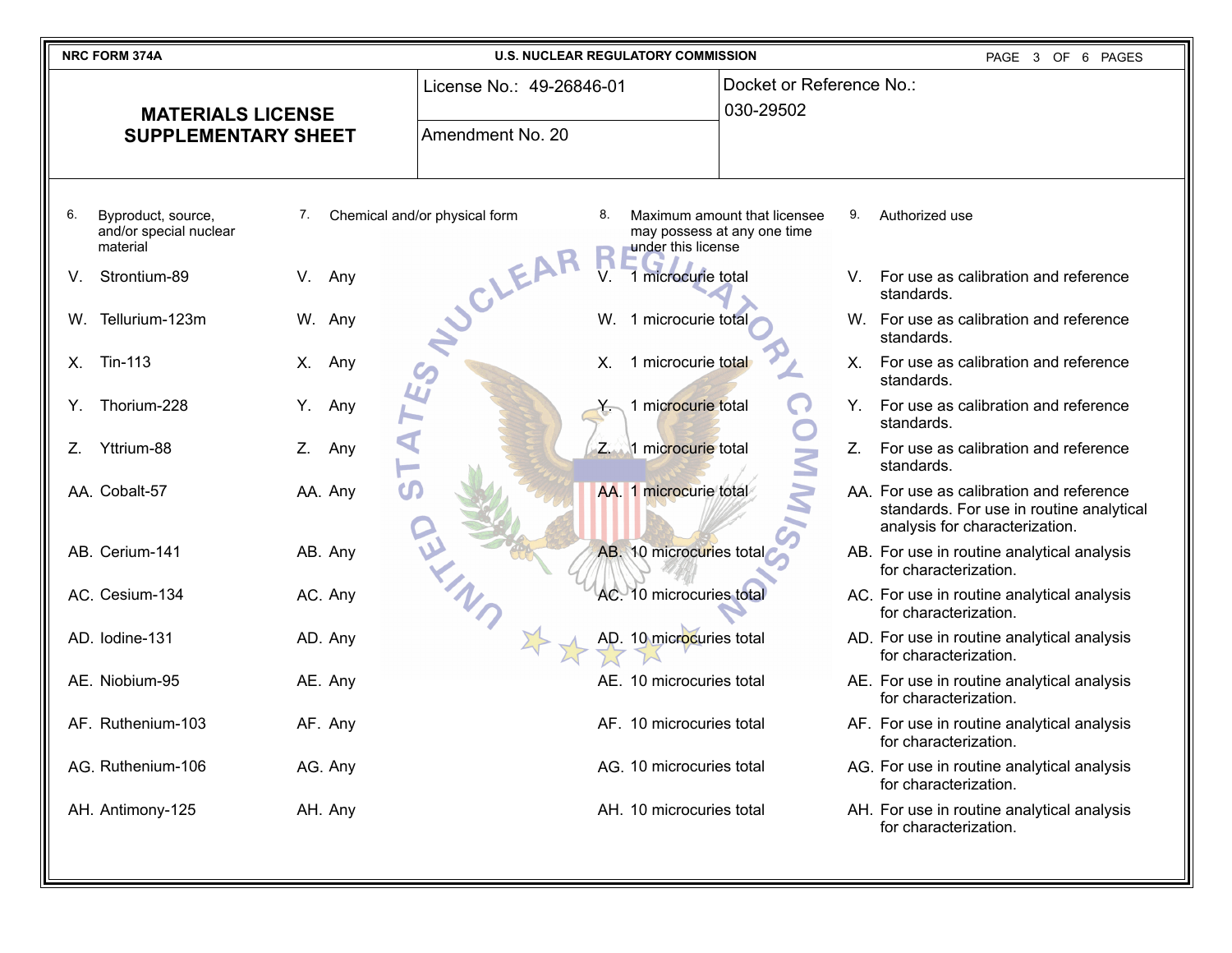| NRC FORM 374A                                                        | <b>U.S. NUCLEAR REGULATORY COMMISSION</b>                      | PAGE 4 OF 6 PAGES                                                                                                                       |  |
|----------------------------------------------------------------------|----------------------------------------------------------------|-----------------------------------------------------------------------------------------------------------------------------------------|--|
| <b>MATERIALS LICENSE</b>                                             | License No.: 49-26846-01                                       | Docket or Reference No.:<br>030-29502                                                                                                   |  |
| <b>SUPPLEMENTARY SHEET</b>                                           | Amendment No. 20                                               |                                                                                                                                         |  |
| 6.<br>Byproduct, source,<br>7.<br>and/or special nuclear<br>material | Chemical and/or physical form<br>8.<br>under this license      | Maximum amount that licensee<br>9.<br>Authorized use<br>may possess at any one time                                                     |  |
| Al. Zirconium-95<br>Al. Any                                          | <b>SCLEAR</b><br>Al. 10 microcuries total                      | For use in routine analytical analysis<br>AI.<br>for characterization.                                                                  |  |
| AJ. Neptunium-239<br>AJ. Any                                         | AJ. 5 microcuries total                                        | AJ. For use in routine analytical analysis<br>for characterization.                                                                     |  |
| AK. Chlorine-36<br>AK. Any                                           | AK. 5 microcuries total                                        | AK. For use in routine analytical analysis<br>for characterization.                                                                     |  |
| AL. Plutonium-239                                                    | AL. Sealed, Plated, or Foil Sources<br>AL. 5 microcuries total | AL. For use as calibration and reference<br>standards.                                                                                  |  |
| AM. Gadolinium-148                                                   | AM. Sealed, Plated, or Foil Sources<br>AM. 5 microcuries total | AM. For use as calibration and reference<br>standards                                                                                   |  |
| AN. Solid<br>AN. Any byproduct material                              | AN. 2,000 kilograms in<br>waste                                | AN. For use in radiochemical, inorganic<br>uranium mill tailings and<br>and organic analysis to determine<br>material characterization. |  |
|                                                                      |                                                                |                                                                                                                                         |  |
|                                                                      |                                                                |                                                                                                                                         |  |

Ш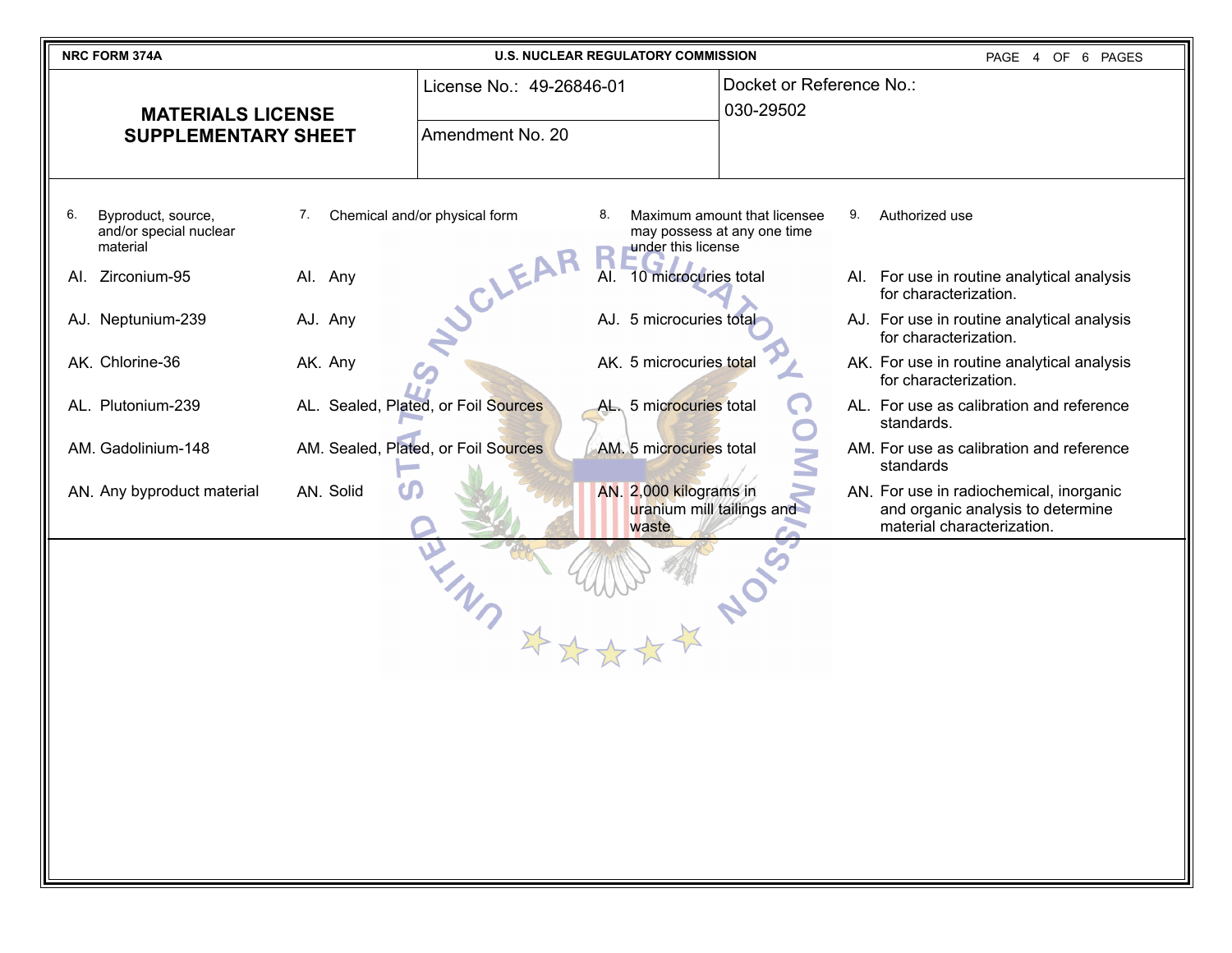| <b>NRC FORM 374A</b>       | <b>U.S. NUCLEAR REGULATORY COMMISSION</b> | PAGE 5 OF 6 PAGES                      |  |
|----------------------------|-------------------------------------------|----------------------------------------|--|
| <b>MATERIALS LICENSE</b>   | License No.: 49-26846-01                  | ⊺Docket or Reference No.:<br>030-29502 |  |
| <b>SUPPLEMENTARY SHEET</b> | Amendment No. 20                          |                                        |  |

## CONDITIONS

10. Licensed material shall be used or stored at the licensee's facilities located at:

- A. 2393 Salt Creek Highway, Casper, Wyoming, 82601
- B. 1120 South 27th Street, Billings, Montana, 59101
- C. 3161 E. Lyndale Ave., Helena, Montana, 59601
- D. 400 West Boxelder Rd., Gillette, Wyoming, 82718

11. A. Licensed material shall only be used by, or under the supervision of Dee Fairservis and Manford Hurley.

- B. The Radiation Safety Officer (RSO) for this license is Dee Fairservis.
- 12. The licensee shall conduct a physical inventory every 6 months, or at other intervals approved by the U.S. Nuclear Regulatory Commission, to account for all sealed sources and/or devices received and possessed under the license. Records of inventories shall be maintained for 3 years from the date of each inventory, and shall include the radionuclides, quantities, manufacturer's name and model numbers, and the date of the inventory.XXXXX N